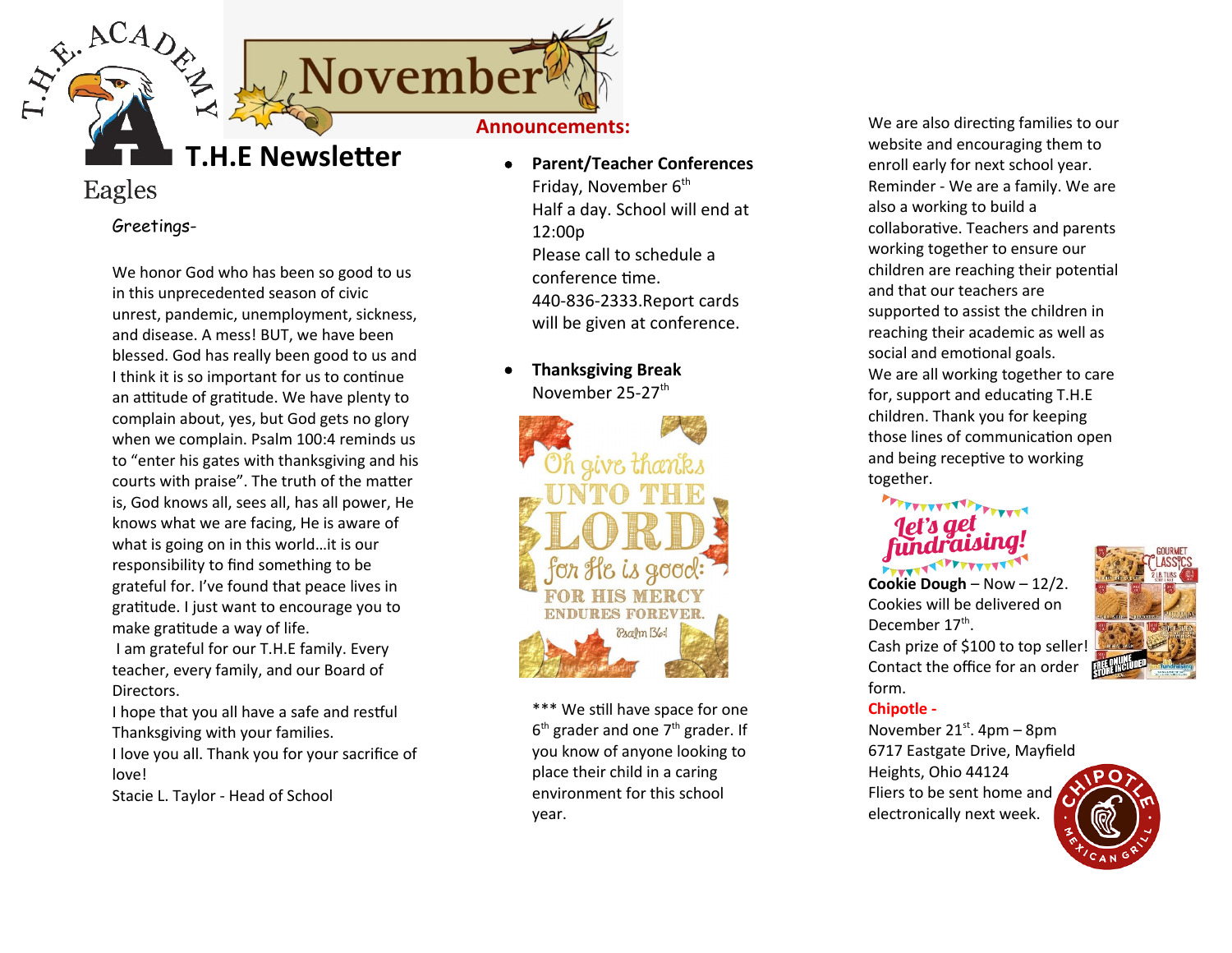## **TIPS FOR STAYING HEALTHY IN THE WINTER**

The winter season is a time filled with fun festivities and gatherings. It is also time when people tend to get sick. Here are a few tips you can follow to help to stay healthy during the winter season.

#### 1 **WASH HANDS FREQUENTLY**

Washing hands can help prevent those pesky germs from spreading. Wash your hands with warm water for at least 20 seconds to kill all germs

 $\overline{2}$ **ENJOY SEASONAL VEGGIES** Try sticking to seasonal vegetables when cooking

throughout the winter. A healthy diet strengthens your immune system.

#### $\overline{\mathbf{3}}$ **STAY ACTIVE INDOORS**

Instead of taking a run outside in the cold, switch it up using a workout from online. There are plenty of free resources and videos online on YouTube or Pinterest.

#### **GET FLU SHOT** Δ

Get your annual flu shot from local clinics or your local pharmacy. Many locations allow for walk-ins , or set an appointment with your physician.

#### **STAY HYDRATED** 5.

Drinking the recommended eight 8-ounce glasses of water can benefit your body. Staying hydrated can help regulate body temperature and keep your skin looking refreshing all winter long.

#### ĥ **STAY WARM**

Don't forget to bundle up and dress warm when heading outdoors.

#### $\mathbf{7}$ **SLEEP WELL**

Make sure you get at least 8-10 hours of sleep each night to prevent your immune system from weakening

#### **MOISTURIZE** 8

The winter weather can cause skin to dry and crack. Make sure you moisturize your skin to keep it feeling smooth all winter long

#### 9 **RELAX**

Take some time off to relax. Stress can affect your immune system; your body needs to regroup through relaxation.

#### **GET A HEALTH CHECK** 10

If you haven't done so already, take the time out of your busy holiday plans and try to get an annual check up.

## **Study Skills** ika kaika kaika kaika k

- Pay attention in class.
- Take **good** notes.
- Keep an **Organized** notebook for each subject.
- Know the purpose of each assignment.
- Ask questions **In** class.
- Review! Review! Review! It can help you retain 80% of the information.
- Plan a **definite** time and
- place for studying each day.
- Study for awhile and take short breaks.
- Don't cram for hours the night before a test. **Study a little bit each day.** . Think Positive... Do your best!

Phone:

440-836-2333

### Website:

https://theacademyschoolcl.wix

site.com/website

Email:

theacademyschoolcle@gmail.com



Eagles

**Note:** We are accepting applications for student enrollment for the 2021-2022 school year. We are also accepting applications for staff. We will be K-8 next year!!! Look for more exciting news regarding enrollment and staffing.